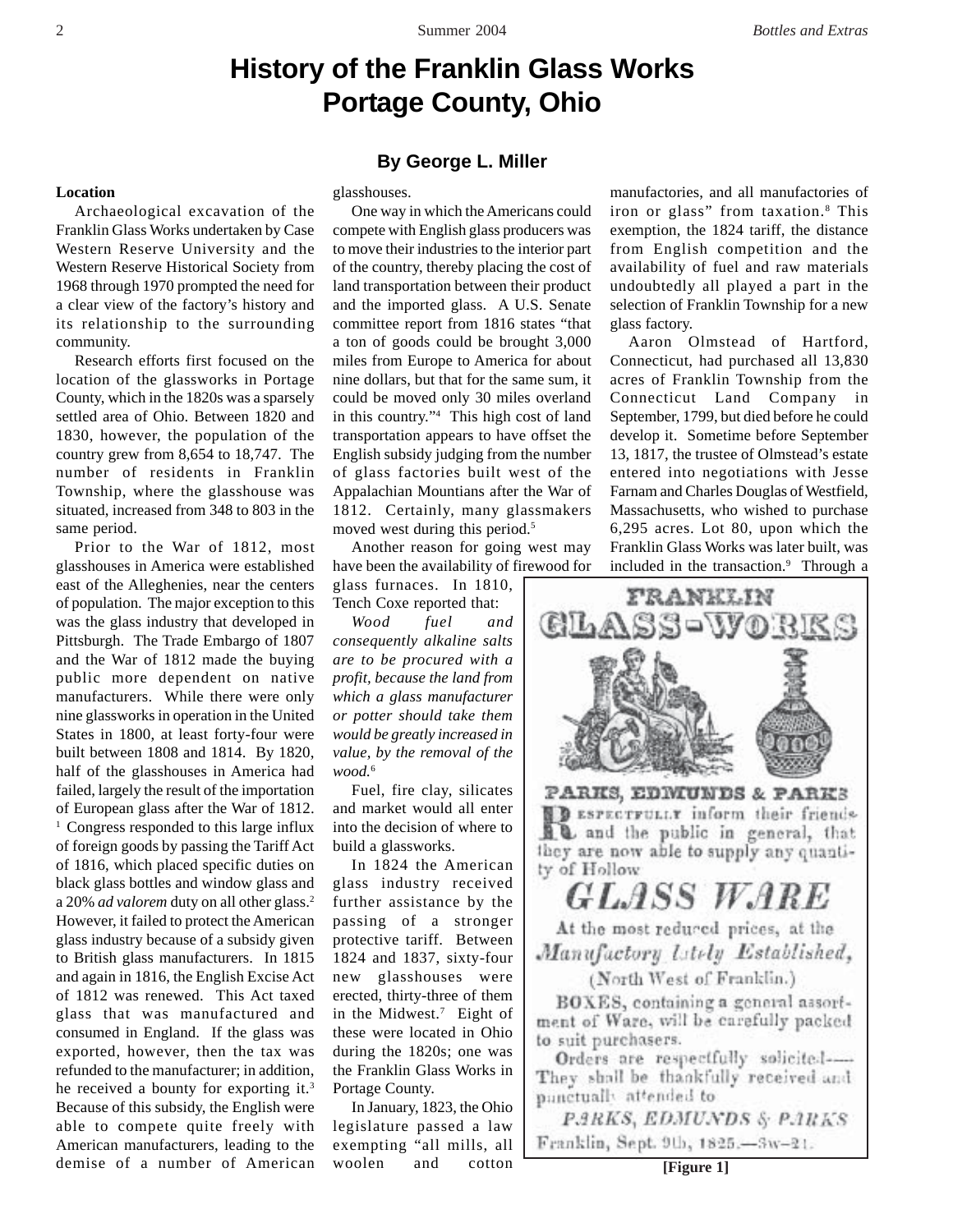### *Bottles and Extras* 3 **3 Summer 2004** 3

series of five deeds, the two men were able to secure clear title to roughly 90% of the 6,295 acres before their notes of loan were due in 1822. Although Lot 80 was not among those lots cleared by the deeds, it does not appear to have reverted to the Olmstead estate because Farnam and Douglas are named as the owners of Lot 80 in the Portage County land tax records for 1823, 1824 and 1825. The title to this lot was finally cleared from the Olmstead estate by a deed to Jesse Farnam dated November 28, 1828.<sup>10</sup> Unfortunately, none of these documents includes specific mention of a glasshouse.

Because of the tax exemption status extended to glass factories, the glassworks is not named in the Ohio land tax records between 1823 and 1830. The exemption law was reversed in 1832, but the tax list for that year could not be located. On the 1833 list, however, no improvements are shown for Lot 80, suggesting that the Franklin Glass Works was out of business by that date.

Farnam eventually acquired an additional 2,900 acres of the township from the Olmstead estate; the two



Massachusetts men were considered in effect to be "the proprietors of the township."11 With their large land holdings, Farnam and Douglas would presumably have been interested in developing their lands so as to increase its value, especially since improvements were not taxed until after 1832. One of the easiest ways to enhance land value was to clear it of timber. As discussed above, Tench Coxe recommended building a glass factory or pottery as a good means of doing this.

It is significant that both Farnam and Douglas had previous interests in glass factories. Both were among the incorporating owners of the Chester Glass Works in Berkshire County, Massachusetts in June, 1814.<sup>12</sup> Although it was a short-lived venture, closing in 1815, Farnam and Douglas would have come into contact with glass craftsman and learned something of the business. The collapse of the eastern market after the War of 1812 would have created a pool of unemployed glass workers who could have been interested in a project that would establish a glassworks out of the

reach of the cheaper imports. The success of the Mantua Glass Works and the Woodward, Hopkins, and Ladd Glass Works in Franklin Mills (Kent) might have suggested to Farnam and Douglas the feasibility of opening a glasshouse in that area. Whether or not they were actually involved in the undertaking is not known, however. No personal papers of either Farnam or Douglas have yet come to light which might clarify their role in the founding of the Franklin Glass Works.

 In the 1829 land tax records, Farnam is listed as owning all 193 acres of Lot 80 where the factory was erected, but no information is given with regard to the physical plant of the factory. A note indicates that taxes had been paid on one section of the lot containing 53 ½ acres and one of the 100 acres; 39 acres were delinquent. This situation suggests intended sales of land. Records for 1830 name Samuel Foster as the owner of the 53 ½-acre parcel, but Farnam still owned the other parcels. The glassworks was located on the 100-acre section. According to Ohio's law, joint owners of land could each separately pay his own part of the tax due.13 It is likely, therefore, that there was an attempt to purchase the site of the factory, but the transaction was not completed. In 1835, Farnam sold the westernmost 148 acres of the lot to Christian Cackler for \$680, or about \$4.60 an acre. A land boom was well underway at that time, but the low price does not reveal that a glass factory existed on the property. No mention is made of a glassworks or any other improvements in this deed. Cackler later noted in his published *Recollections*, "In the year 1824, James Edmunds, Henry Parks and a brother built a glass factory on the land now owned by Christian Cackler."14

According to the 1850 plat book for Franklin Township, Cackler's parcel contained 35 acres of plow land, 98 acres of meadow and 15.8 acres of woods and inarable land, probably a marshy area. Mengas Anderson owned the property early in this century. When he visited the site during the archaeological excavation, he recalled how they would drive the horses back and forth over the factory area to break up the brick walls (most likely the furnaces) with the plow. Because so little information about the factory site was contained in the written records, it was thanks to Anderson and successive owners who had plowed the land that knowledge of the glasshouse site was preserved over the years.

## **The Factory**

On September 10, 1825, the *Western Courier*, a newspaper published in Ravenna, carried the advertisement which announced the opening of the Franklin Glass Works [Fig. 1]. The owners named at the bottom of the notice were Parks, Edmund and Parks. At the end of three weeks, the ownership was changed to James H. Edmunds [Fig. 2]. The announcement continued in this form for six months. These were the only advertisements of the factory to appear in the *Courier* for the years checked, which included 1825, 1826, 1830 and 1831.

Cackler had stated that the factory had been built in 1824, but it was not unusual for a year to pass before production could **[Figure 2]** Records for 1830 name Samuel get underway. Another bit of evidence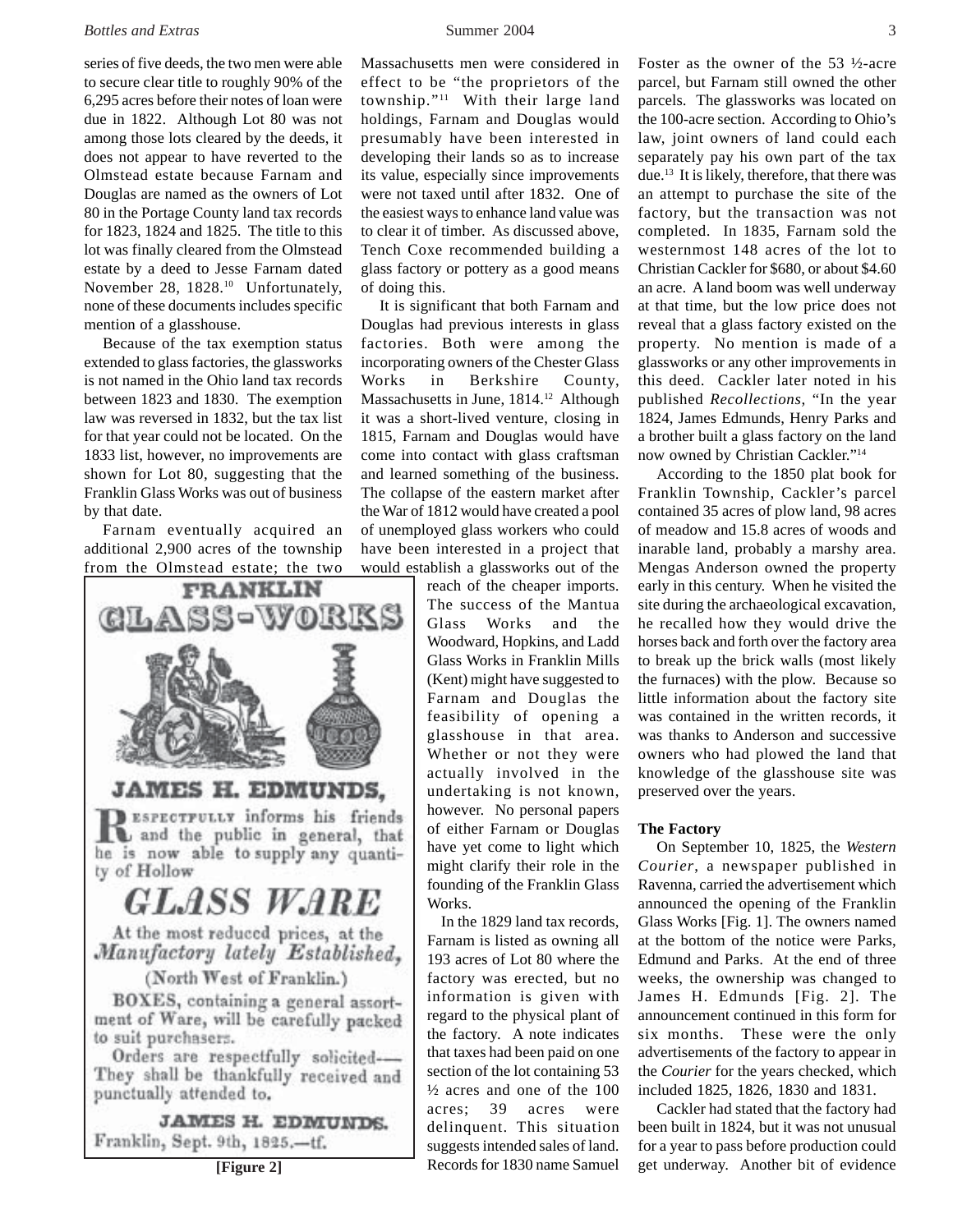supporting the 1824 date was found in the records of the Portage County Court of Common Pleas. Richard and George Parks, the probable partners of Edmunds, declared their intent to become United States citizens in May of that year. That they had emigrated from Great Britain is indicated by their renouncement of allegiance to "any foreign prince, Pottentate, State or Sovereignty what-soever and Particularly to George the fourth of Great Britain, Ireland and Scotland."15 If the Parks brothers were practical glassmakers, they must have broken the English laws restricting the emigration of skilled craftsmen, laws which were only repealed in 1824. This declaration, the 1825 advertisements, and Cackler's reminiscences are the only sources which mention the Parks brothers. Cackler, writing forty years after the event, gave the name of only one brother, which he remembered as Henry. None of the sources checked, however, produced any sign of a Henry Parks.

While the Parks brothers were in Portage County as early as May, 1824, they apparently left before the July 4, 1827 census of white males twenty-one years and older. If the brothers had been the capitalists behind the Franklin Glass Works, they might have persevered to recover their investment. If their share of the partnership was in return for practical glass knowledge, they may have exchanged an uncertain financial arrangement for the security of regular pay for work performed. The newspaper advertisements indicate the Parks brothers relinquished their partnership status soon after the first blow was begun. Even if they had been bought out, this change suggest there were financial problems during the first and critical year of production.

Nonetheless, the Franklin Glass Works continued in operation after the Parks brothers left. Perhaps their skills were not critical or replacements had been found. How long James Edmunds ran the glass factory as sole proprietor is not known.

In February, 1827, during the second season of production, Edmunds and Cackler borrowed \$139.47 on a two-year note from Jesse Farnam.16 This suggests that Cackler may have been a partner with Edmunds, although the glass factory itself is not mentioned. Interestingly, Farnam's note called for the payment to be in grain,

or cattle.

The third blowing season, from the fall of 1827 to the spring of 1828, apparently did not produce enough profit to continue producing glass. The chief evidence for this was found in the September 6, 1828 issue of the *Western Courier*, where the following announcement was published by the Commissioner Insolvents:

*Notice: Will be exposed to sale at public venue at the glass works in Franklin on the 15th day of September next…four hogs, a quantity of oats, utensils for making glass, also farming & other utencils, &c…these articles were assigned to me by James H. Edmunds…for the benefit of…creditors. – The said James H…will make application to the next court of Common Pleas to be holden at Ravenna…on the eighth of September next for the benefit of the act for the relief of insolvent debtors.*

During the summer months when glassblowing had ceased, furnaces were repaired and raw materials and fuel were acquired for the next season. That Edmunds applied for insolvency in the early fall may mean that he could not obtain the necessary supplies or labor force to begin full production.

Edmunds was apparently able to recover from this insolvency, probably by acquiring new financial sources. In a suit brought by Freeman Trask, Cackler and Issac Crank, or Grant, are named as partners of James H. Edmunds. The suit was over a due bill, issued November 13, 1829 for \$20 worth of material supplied to the Franklin Glass Works.17 This suggests that the 1829-1930 season of glassblowing had begun, but how long production lasted is not known. A garbage pit to the north of the Franklin Glass Works contained an 1830 American large cent indicating that someone, possibly Edmunds, was living at the premises into 1830, if not later.

In January, 1830, Jesse Farnam brought suit over the loan of \$139.47 cited above. Cackler and Edmunds argued that Farnam was not available and did not appoint an agent to receive the grain or cattle, which they were ready to pay. Moreover, they claimed that:

*The said Jesse Farnam at the time of the commencement of this suit was indebted to them in the sum of two hundred dollars for money by them paid laid out and expended for him and for* *money by him and received to and for their use, and for goods by them sold and delivered to him, and for work and labor by them done and performed for him.*<sup>18</sup>

This suggestes that Farnam had some relationship or agreement with the Franklin Glass Works. Unfortunately, Farnam did not answer this charge and the case was dropped. Farnam is not listed in the advertisements or named in Trask's suit as a partner, but this role may have been as landlord, receiving some part of the product as rent. Perhaps he had given money to have his vast land holdings cleared of timber. Farnam's previous experience with the Chester Glass Works may have made him wary of investing, and so he made a loan instead.

Glass may have been made into 1831, but the omission of the factory from the 1833 tax list implies that it was definitely out of business by that time. A number of factories may have figured in its closing. When the Franklin Glass Works was built, it was safely removed from foreign competition. However, there were two other glass facilities in Portage County, at Mantua and at Franklin Mills, which would have also been competing for the market in the Western Reserve. There was also strong competition from glasshouses in Pittsburgh and Zanesville. With the completion of the Erie Canal in 1825, and the Ohio Canal in 1832, the Western Reserve was no longer isolated, and glass from the east could easily and cheaply be shipped west via the canals. Even before the Erie Canal was finished, window glass from Geneva, New York, was being advertised as far west as Detriot.19

In 1832, a survey of American manufacturers was conducted by the House of Representatives to evaluate the need for a new tariff. Almost all of the glass manufacturers who responded said that glass prices had been falling for a period of six or seven years, the result of domestic competition.20 There is some evidence that this decline in prices may have been accomplished – at least in Franklin Township – by increasing problems in securing wood fuel for the glass furnaces. Although difficult to document, the introduction of pressed glass must also have altered the market. The profitability of glass factories in Ohio was also diminished by the removal of the tax-exempt status in 1832. At what point these economic forces would have brought about the collapse of the Franklin Glass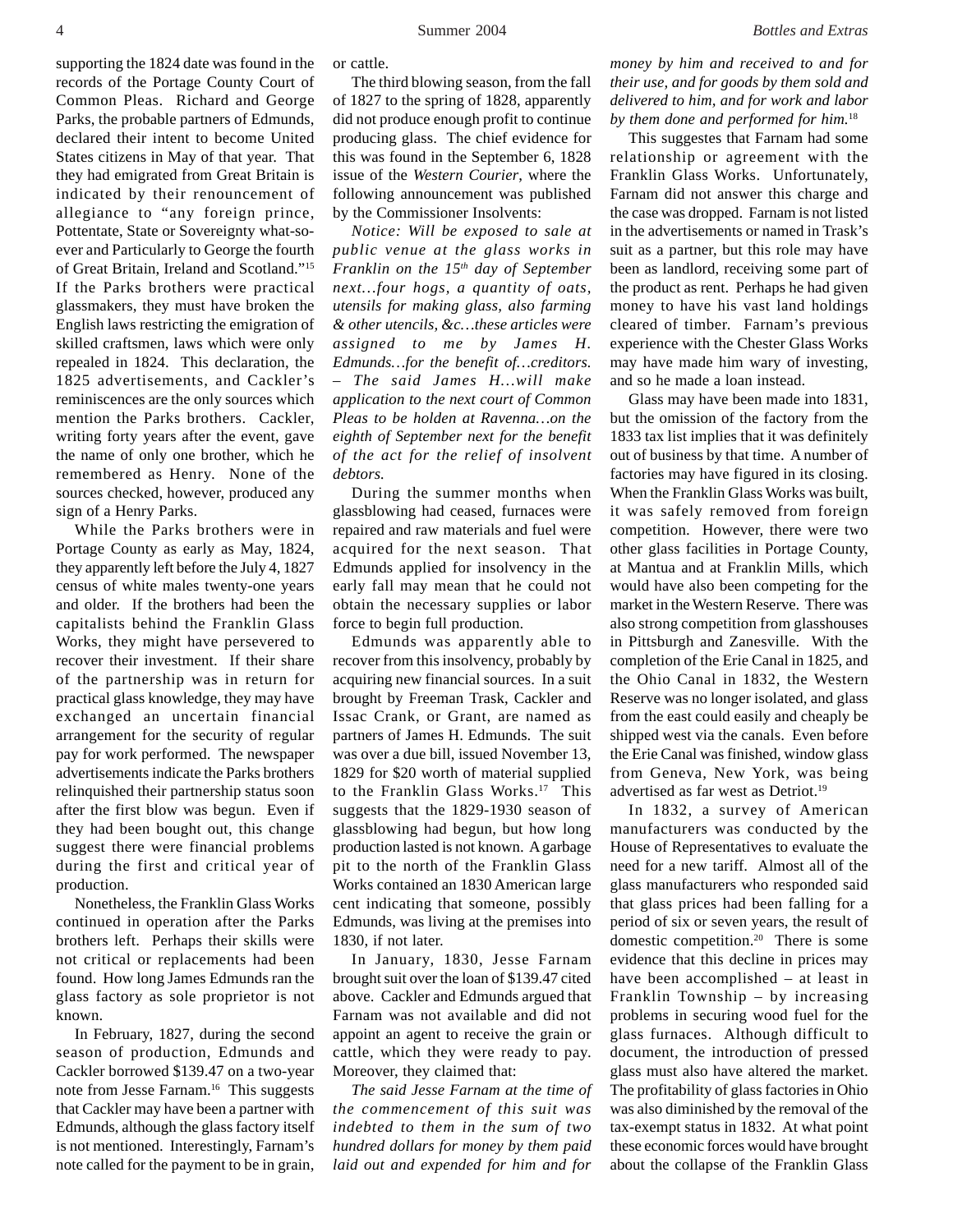works is not known, but it was probably a furnace failure that tipped the scales and ended the enterprise.

Archaeological excavation of the well at the Franklin Glass Works yielded fragments of one of the glory holes, large crucible shards, and large boulders of glass – one of which was so large that it plugged up the well. These are obviously the resulting debris from a major furnace failure, which must have been the *coup de grâce* of the glasshouse. A glass furnace full of hot glass represents a large investment in fuel, crucibles and labor. If it fails – if several pots break, or if the furnace collapses – it is often enough to bankrupt a glassworks. From Edmund's own financial insolvency and the partnership changes, it seems that the Franklin Glass Works was no great financial success. The collapse of the furnace broke the willingness of the investors to advance any more money.

## **A Note on James H. Edmunds**

Census records indicate that James H. Edmunds was born between 1780 and 1790, but the place of his birth, and where he learned the glass trade, have not been determined. The 1820 census for Chester Township, Berkshire County, Massachusetts lists a John Edmunds and a Thomas Edmunds, who may have been related to the Edmunds in question.

A venture in which Edmunds may have been involved was the Zanesville White Flint Glass Works, which published the following advertisement in the Cincinnati Gazette for May 2, 1820:

*Zanesville White Flint Glass Manufacturing Company, Edmunds, Bingham & Co., respectfully informs the public that they have commenced the above business in its various branches, on the improved plan, and from their long experience, both in Europe and American, feel justified in saying that the glass manufactured at their works shall not be inferior to any made in the United States…*<sup>21</sup>

A major difference between the Zanesville factory and the Franklin works is that the latter enterprise did not advertise, nor presumably manufacture, "white flint glass."

It could not be proved that the Edmunds cited in connection with Zanesville is James H. Edmunds of Franklin Township. The 1820 census for Muskingum County, where Zanesville was located, does not list anyone named Edmunds. Only heads of household are specified, but Edmunds may have boarded with his parents. There is a John Bingham listed in Brush Creek Township, for example, whose household contained two men between 16 and 18 years, two between 26 and 45 years and one over 45 years of age. From the Portage County census of 1830, it is clear that James Edmunds was between 40 and 50 years old at that time, so it is plausible. However, according to the census taker, no members of the Bingham household were involved in manufacturing.

The only personal statement of James H. Edmunds that has survived is a toast that he gave on July 4, 1825: "By Mr. Edmunds, - The clay of the West, not inferior to any clay in the known world."22 This salutation, one of many patriotic toasts, may refer to Henry Clay, one of the driving forces behind the protective tariff of 1824. Given his business, Edmunds must have delighted in the pun, because the toast can also be interpreted to mean the clay from which the crucibles for melting glass were made. A resistant fire clay was required for these crucibles and deposits of this type of clay are rather rare. Availability of crucible quality clay was an important attraction for the industry in the Western Reserve.

In March, 1831, Edmunds was charged with forgery in the Portage County Court of Common Pleas. The case was continued until the May, 1832 term, when the prosecuting attorney dropped the case. Unfortunately, the nature of Edmund's alleged forgery is not described.23

Farnam's suit agains Edmunds and Cackler indicates that Edmunds remained in Portage County at least until March, 1833, but his whereabouts after that date are unknown.

#### **Products of the Franklin Glass Works**

Most of the glasswares made at the Franklin Glass Works were bottles, flasks, tumblers and milk pans patterned in dip molds, having a plain or swirled rib design. A small quantity of sherds from some three-piece mold blown bottles were also recovered. The color of the glass ranged from light aqua to an olive green and from a light amber to brown. All of these colors could have resulted from varying amounts of iron in the glass and the degree of oxidation of reduction involved in processing each batch. Rims on milk pans were usually folded over while others vessel rims tended to be only fire polished.

## **Other Franklin Glass Works Publications**

David S. Brose of the Cleveland Museum of Natural History has his report describing the factory excavations and the glass produced by the Franklin Glass Works. The collections from the excavations have been turned over to the Western Reserve Historical Society in Cleveland, Ohio.

Collections from the house area of the Franklin Glass Works were analyzed by Meredith Moodey for her masters thesis at the College of William and Mary. This thesis was completed in 1987.

The following articles contain more information on the excavation and artifacts from the Franklin Glass Works:

George L. Miller and Silas Hurry, "Ceramic Supply in an Economically Isolated Frontier, Community: Portage County of the Ohio Western Reserve, 1800-1825," *Historical Archaeology*, 17, No. 1 (1983): 80-92.

George L. Miller and Meredith Moodey, "Of Fish and Sherds: A Model for Estimating Vessel Populations from Minimal Vessel Counts," *Historical Archaeology*, 20, No. 2 (1986): 59-85.

#### **Acknowledgements:**

I would like to express my gratitude to the numerous people who helped in my research of the Franklin Glass Works. First, I would like to recognize the financial backing provided by the Western Reserve Historical Society, which enabled me to gather the material for this history. The gifts of James F. Courtney, Mrs. Warren H. Corning and other members of the Committee to Restore the Franklin Glass Works, made this research possible. My report is an extension of Case Western Reserve University excavations, which were funded by a grant from the Kettering Family Foundation to David S. Brose. In addition to the funding I received, I would like to thank the several people who were the most helpful in my research. Both James Courtney and the late Duncan Wolcott were very helpful in the beginning stages of this project when I needed it most. Jim's advice on my interpretations of various legal documents from the Portage County Court House saved me from making several errors in the